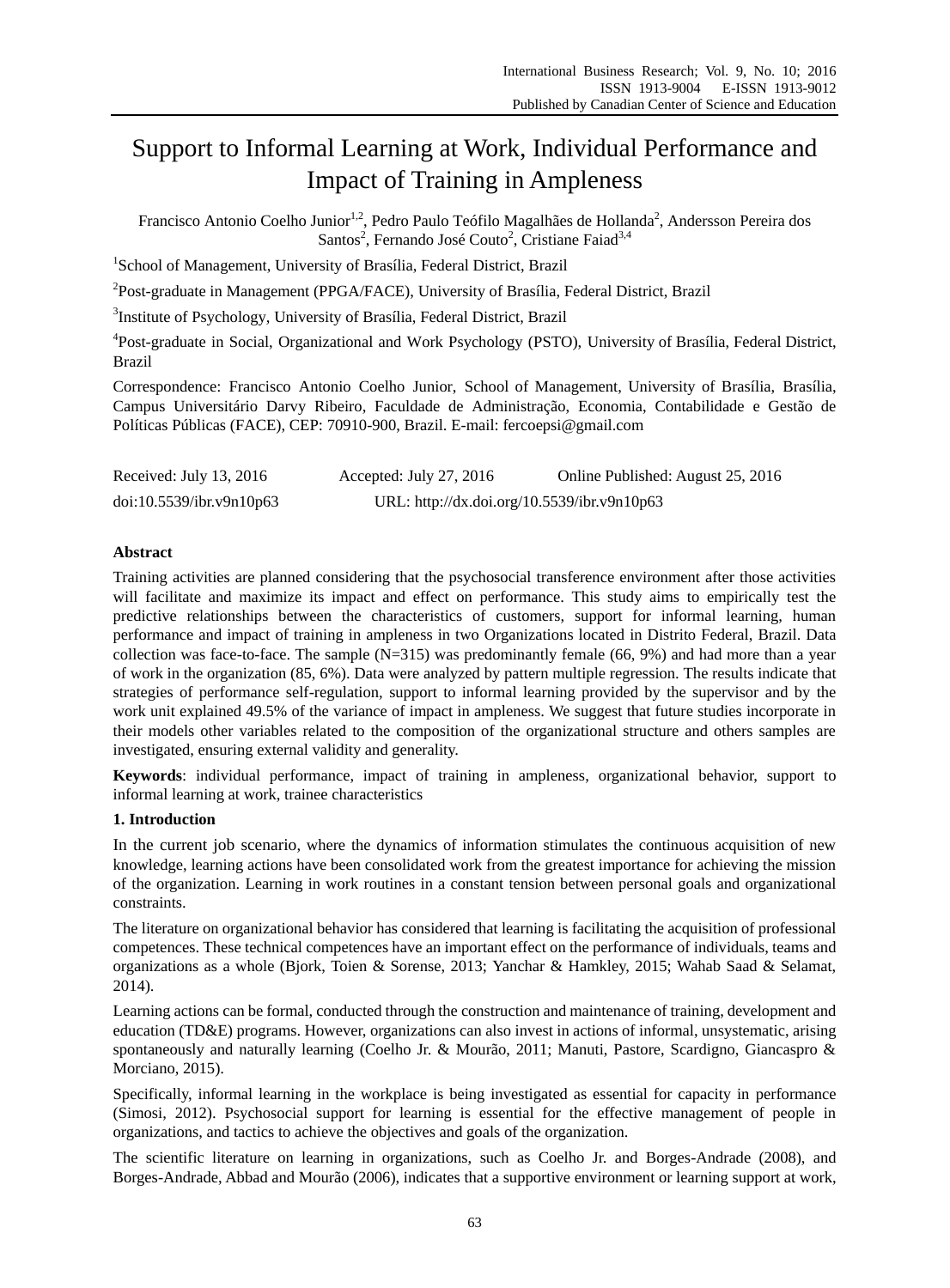especially when provided by supervisors and colleagues, generates positive effect on the results of work. This means that the environment of the organization – in terms of formal and informal organizational structure components – influences the learning process among individuals and, therefore, may influence the performance manifested (Loiola, Néris & Bastos, 2006).

In this context, training programs, formally established typical learning modality, began to have great relevance and considered fundamental to develop the competences of people with complex and extensive professional profiles (Meneses & Abbad, 2009; Salas & Cannon-Bowers, 2001). However, while the organizations spent a lot of money in high investments in training, there is little empirical research to identify the effectiveness of training activities in Brazil. The criterion variable mostly empirically investigated is impact, indicating whether the expected effects after training were achieved (Blume, Ford, Baldwin & Huang, 2010; Green & McGill, 2011).

Given that training programs have become essential for organizations, it's essential that the organizational environment stimulates its members learning and the continued application of learning at work (Yanchar & Hamkley, 2015; Kirwan & Birchall, 2006). Thus, in order that the training activities reach their goals and improve the individuals' performances it is necessary the support of the learning provided by some social actors involved in the act of learning. Usually this support involves colleagues, leadership and the work unit as a whole. Training activities depend on external conditions, such as organizational context to support, which influences the whole process of learning and action, according to Kyndt, Govaerts, Dochy and Baert (2011) and Abbad, Coelho Jr., Freitas and Pilati (2006).

Thus, the psychosocial support of the organization is necessary, though not sufficient, to the application of new competences and skills – impacting the individual job performance. Based on this context, it's essential to identify the effects of training actions in the individual performance and the influence of the learning support perceived in this process.

This article aims to identify the kind of individual and situational predictors related to the impact of training in ampleness under two organizations located in the Federal District, Brazil. One from the engineering and infrastructure sector and the other from the market research field.

Its intended here to test the effects of personal (gender, age and level of education) and professional (perceptions of learning support from colleagues, the work unit and leaderships, length of service, nature of work, occupational function and the effects of course in the performance at work) variables in the range of predicting impact of training. This impact variable refers to the results and the indirect consequences of training, as general indicators of effect on performance after training.

This article relevance is evidenced when considering that the evaluation of training has the primary function of providing valid and systematic information about the entire training process. It's critical to obtain feedback data in order to evaluate the effectiveness of training, especially in terms of the results it has been generating considering psychosocial factors in learning and their effects on performance. Moreover, despite some studies indicate a positive correlation between learning support and the impact of training on the job (eg. Balarin, Zerbini & Martins, 2014) there are just a few Brazilian empirical models that test individual performance after training.

#### **2. Theoretical Framework**

Much has been produced in Brazil and abroad regarding predictor's impact on job training (Meneses, Zerbini & Abbad, 2010; Van Den Bossche, Segers & Jansen, 2010). The main predictor of the impact is learning and transfer support (Borges-Andrade & Abbad, 1996). In their research, Brandão, Bahry and Freitas (2008) found that the variable psychosocial and material support was the most important predictor of competences and skills application at work. The variable explained 68.2% of impact. In addition, social support variables also act as moderating variables (Aguinis & Kraiger, 2009) in predicting the impact.

The global production process model requires workers increasingly better qualified. Training activities have been systematically planned as an important strategic tool and a competitive advantage (Aguinis & Kraiger, 2009 and Moreira & Munck, 2010). Formal actions relate to the planned activities based on education and instruction.

The expected results for a training action are based on predefined assessment needs through analysis of the occupant's competences in relation to the expected profile for this position (Manuti, Pastore, Scardigno, Giancaspro & Morciano, 2015). When the evaluation indicates that the profile of the occupant differs to the expected profile or need an enhancement, there's an input for a training design (Abbad, Coelho Jr., Freitas & Pilati, 2006; Tharenou, Saks & Moore, 2007).

The study of training needs refers to identify competences gaps. Once identified, need to be resolved to optimize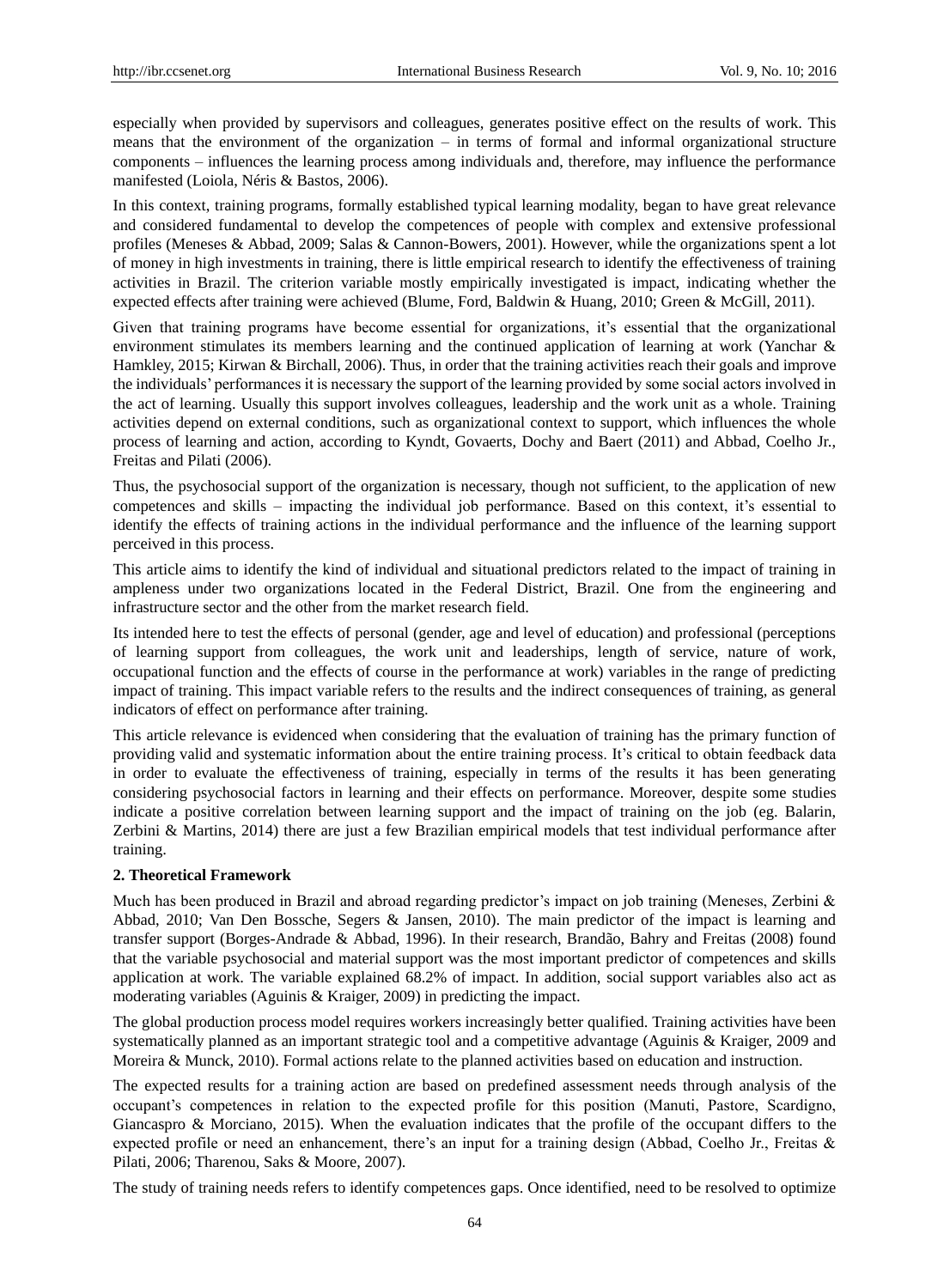the performance. These gaps are filled through training activities. However, not always what is trained is applied in the routines of work. According to Wahab, Saad and Selamat (2014), environmental conditions of the organization may limit the application of content learned. When one perceives support from colleagues, peers and/or superiors, it has conditions necessary for impact.

When such support does not exist, the impact of training is directly affected. The learning process combines elements of formal education (through programs provided training) and informal (by imitation, trial and error, reflections on mental work), which should be linked in this process. Thus, training refers to the systematic supply of formal concepts, knowledge, or competences standards that should be translated into better performance at work (Abbad, Pilati & Freitas, 2006; Pilati & Borges-Andrade, 2004).

Attitudes can also be developed in learning activities oriented to the formation of patterns of behavior. The central premise of the concept of "training" therefore indicates that formal learning actions will be developed based on the current performance of the activities required at work. Effective training or development depends on knowing what is required for the individual, the department and the organization as a whole.

Given its importance it's necessary to measure the effectiveness of training activities (Abbad & Borges-Andrade, 2004). The effectiveness is generally measured by the impact of training which is operationally defined as the transfer of training promoting higher performance. Transfer of training in this sense refers to the correct application, in the workplace, of skills and competences acquired in formal training situations. The measure of impact assesses whether the action instruction resulted in improvements in the behavior of individuals, groups and organizations after the training action (Abbad, Borges-Andrade, Freitas & Pilati, 2006).

Abbad (1999) and Abbad, Pilati, Borges-Andrade and Sallorenzo (2012) showed that the impact can be measured in depth or in ampleness. Impact in depth measures training effects that are related to the specific content taught in the TD&E programs while impact in ampleness measures the training effects on the overall performance expected by the organization. In this paper, the impact will be measured in ampleness, at the individual level, with emphasis on the behavior long after the action of training.

Impact in ampleness is operationally defined as the individual's perception about effects of training in their overall performance directly or indirectly related to the content learned. It measures the effects on individuals levels of motivation, self-confidence and openness to change at work.

According to Cseh, Davis e Khilji (2013), the concept of performance refers to the set of behaviors related to tasks, roles, rules, expectations, achieving goals, efficiency and effectiveness based on the organizational standards. This concept is related to the achievement of objectives, so that each given conduct must be subject to judgment of whether it is appropriate and effective. Others aspects such as efficiency and effectiveness are important too. People need the explicit support of the organization.

As stated by Sonnentag and Frese (2002), performance is a multidimensional and dynamic construct. It includes procedural aspects of behavior and results. Actions made by individuals seeking to achieve the goals and objectives of the organization. Factors such as time, cost, quality and quantity of work are essential for determining and planning of individuals' performances in the exercise of their functions. The role of leadership is crucial (Lancaster, Milia & Cameron, 2013; Pantouvakis & Bouranta, 2013; Sibarani, Tjakraatmadja, Putro & Munir, 2015).

For Coelho Jr. (2009), performance refers to the efforts of the person who intends to perform certain types of pre-planned and expected behaviors. Performance can be oriented by the indicators related to work outcomes and to behaviors exerted to achieve these outcomes. Both the impact of the work done by the manifestation of the person and the use of knowledge, skills and attitudes considered indispensable to achieve organizational goals can be used as parameters for assessing performance (Brand $\tilde{\boldsymbol{\alpha}}$  & Guimar $\tilde{\boldsymbol{\alpha}}$ es, 2011).

The training by itself doesn't seem to be able to produce a lasting effect on individual behavior, because the transfer of learning to work after the training directly depends of the work context. The conditions of support to learning and transfer also need to be investigated empirically (Burke & Saks, 2009; Cheng & Hampson, 2008; Grossman & Salas, 2011).

Abbad, Coelho Junior, Freitas and Pilati (2006) conceptualize support to learning as collective social perceptions regarding the conditions that activate or inhibit learning and its application in the workplace. It refers to shared mental models about this support. Among other things, these concepts include peer support, supervisor support, the organization as one whole support, the quality of interaction and exchange of knowledge.

The concept of social support applied to the organizational environment leads the idea of something related to the context. Social support should happen when someone need to achieve some pre-defined goal or objective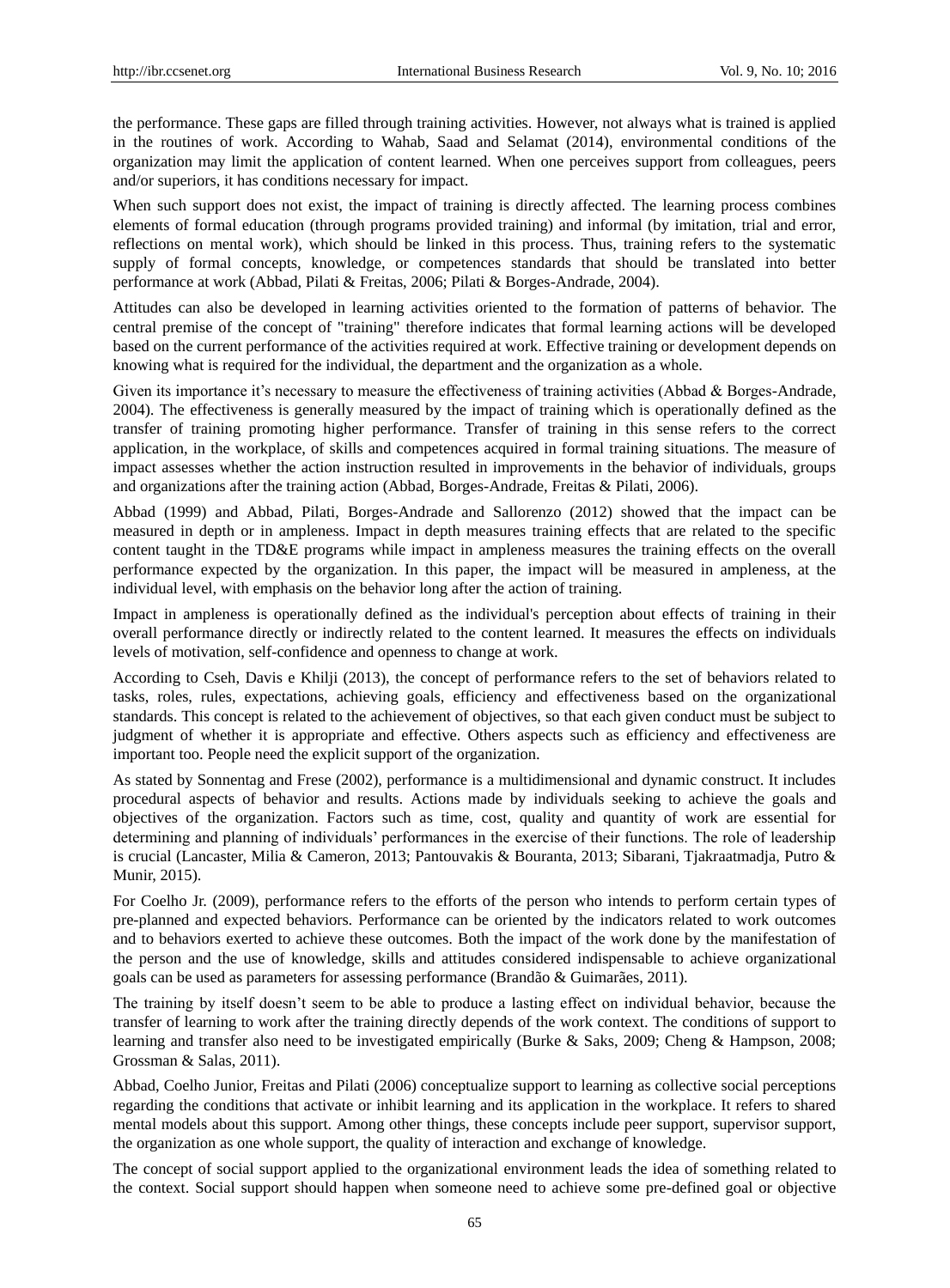(Coelho Jr. & Abbad, 2010; Hutchins, Berthelsen & Burke, 2010), something very common in organizations.

Learning support is defined by Coelho Jr. (2004) as the shared perceptions about incentives on informal learning initiatives by peers, colleagues and leaders. Coelho Jr. and Mourão (2011) state that this concept can support any step in the learning process (acquisition, retention, maintenance, generalization and transfer).

Therefore, the support has the sense to guide, help and support individual initiatives and the assistance and incentive for learning can come from co-workers, leaders and educators (Borges-Andrade, 2006). For Coelho Jr. (2009), among the variables of context, the support to learning provided by peers and leadership is the most influential factor in the pursuit of learning in organizations.

This is due to the basic assumption that, in organizations, informal learning occurs continuously through imitation, trial and error, conversations with colleagues, bosses and clients, among others.

The amount of empirical studies about support to informal learning at work is still low (Coelho Jr. & Mourão, 2011, for example). One reason for this is that the concept of informal learning support presents a varied profusion of meanings, which hinders the development of empirical scientific studies on this variable (Bjork, Toien & Sorense, 2013; Freitas Borges-Andrade, Abbad & Pilati, 2006).

Most empirical studies investigating aspects of the organizational context in a typical learning support environment, however, address the issue of occurrence of informal learning. It's necessary to check the predictive effects of learning social support and training in ampleness impact on subsequent performance, as proposed here.

This study investigated the differences between the type of perceived support and the consequences of the implementation of specific actions of training in global work results in two Brazilian Organizations. Considering the above, the research design followed what was recommended by Coelho Jr. and Mourão (2011). This design emphasizes the need to raise the main research questions and then perform analysis, which ultimately define the purpose of the investigation. Accordingly, the following questions and hypotheses were tested.

Question 1. Trained participants believe that the impact of training will result in improved job performance?

Hypothesis 1. Participants who apply the training in the workplace have better performance than those applied less contents learned.

Question 2. Perceptions of support to informal learning at work and impact of training in ampleness directly affects individual job performance?

Hypothesis 2. The support from managers and colleagues will be related to the impact of training in ampleness and these will predict job performance.

If the comprehension about performance involves a great number of variables, understand the difference between predictors is critical to the success of management. The design of organizational policies, procedures and valorization of performance increases organizational effectiveness. The assessment of impact of training on individual performance involve: monitoring performance before, during and after the training activity, anticipating future shortfalls or problems, and identifying the type and level of training required and analyzing how this can best be provided.

Understanding the factors that promote the effective performance is fundamental for the survival of the organization and gain of competitive advantage; failure to do so may result in much higher costs in the future of the organization and a decrease in the motivation of its members.

### **3. Methodological Aspects**

This study aimed to test a set of individual and situational predictors that can explain the impact of training in ampleness in two Brazilian Organizations. This is a study with a quantitative approach, cross-sectional and correlational design. These organizations were selected by the availability and interest of its managers to participate in this research.

The first organization ("Opinion and Market") conducts the analysis and production of market information. This organization was founded in 1998, and has performed opinion polls and development of projects market in organizations of all sizes and sectors, public, private or sector market or third coverage. The locus of this research was the area of Call Center of the Organization, which had, when the data were collected, 175 employees.

The second organization ("Agency of development of the Federal District") is dedicated to the preparation of studies and technical projects in the areas of engineering infrastructure, buildings, urban planning and others. The population of employees was 230 employees while data were collected.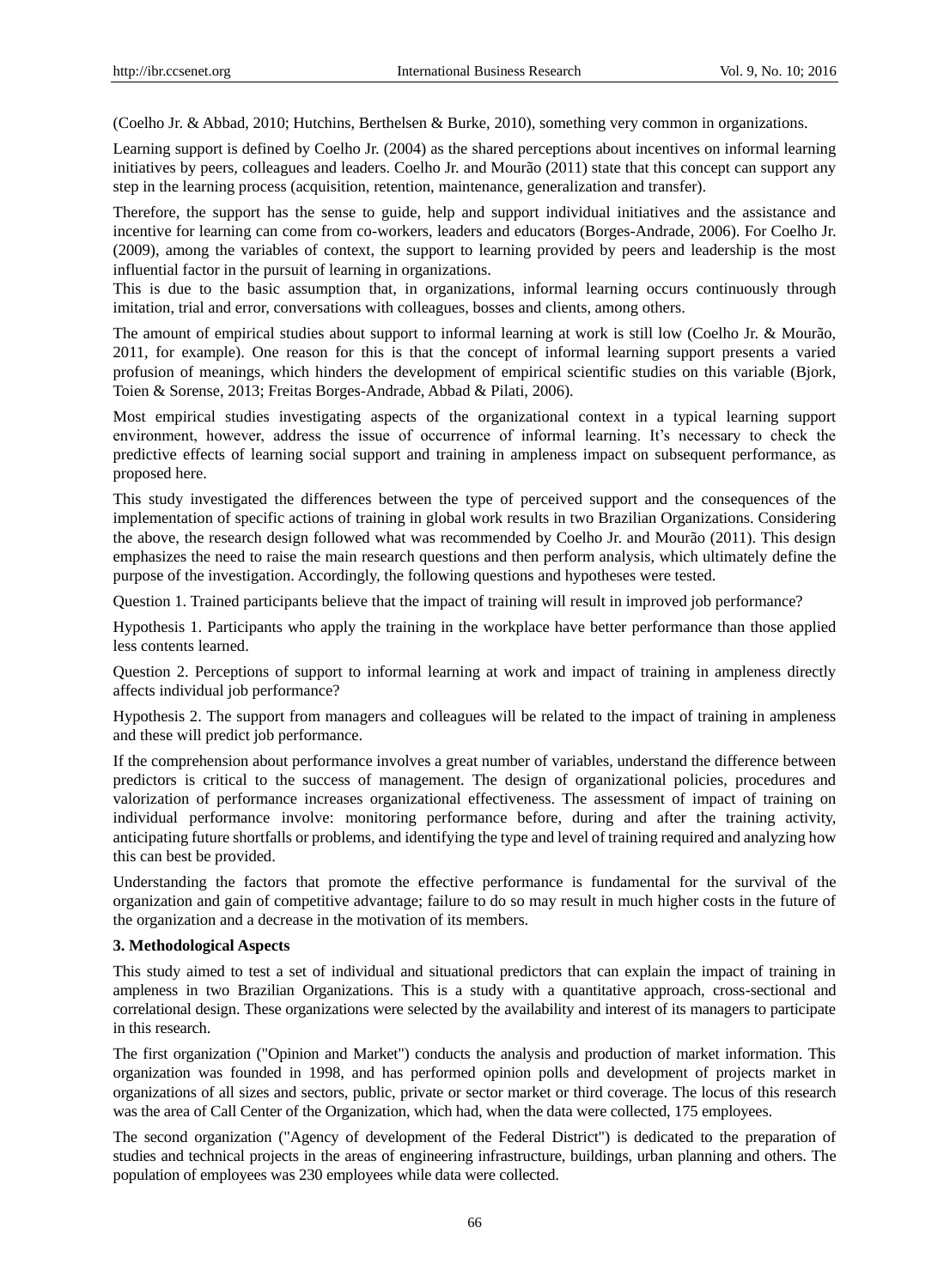## *3.1 Sample Profile*

The sample was intentional and not probabilistic, for accessibility. Individuals were selected according to a predetermined criterion. The criterion variable studied was the impact in ampleness of two training at work, so the sample was chosen on purpose. Participants must necessarily be entitled to, at least, one program training conducted in their organization on the last 12 months. Only in this way it would be possible to measure the impact of ampleness, regardless of the type of training the person had achieved.

More specifically, the sample consists of individuals that had completed a formal training at least 03 months ago. Importantly, the team of research didn't have access to the modality of training offered by the organizations.

We have a sample of 120 participants in first Organization, and the second, 195. The total sample  $(N = 315)$  was predominantly female (66.9%), with the predominant age group 24-30 years (67.7%) and the majority (85.6%) more than a year of work. Regarding the educational level of the participants, 78.9% had at least high school.

When asked to assign a score from 0 (no impact) to 10 (excellent impact), each participant there valued the effects of the training on their performance. We identify that 64% of participants attributed at least the score 7, indicating a lot of effects of the course in their behaviors. This is our criteria variable.

#### *3.2 Instruments and Measures*

The instrument used to measure the impact on the ampleness was developed by a Brazilian researcher, Abbad (1999). This instrument had 12 items associated with a Likert scale of 10 points, where 1 corresponded to 'disagree strongly' and 10 'Agree'. This instrument has been validated and is related to improved work performance elements, like the quality of work done, the motivation to carry out the tasks and some work attitudes, for example.

The questionnaire also consists of 28 items related to the perception of support to informal learning at work  $(KMO = 0.98)$ . Specifically, items about the support provided by peers and colleagues (6 items, Alpha = 0.97, 10.3% explained variance), the unit of work (13, Alpha = 0.95, 22.6% explained variance) and supervisor or leadership (9 items, Alpha = 0.96, 42.78% explained variance). It was used an adaptation of a psychometric measure validated by Coelho Jr., Abbad and Todeschini (2005). All items were also associated with a Likert scale, ranging from 1 (never) to 10 (always).

Finally, another Brazilian measure, self-report job performance (KMO = 0.93), built and validated by Coelho Junior, Borges-Andrade, Seidl and Pereira (2010), was used. This scale is based on the perception of their work results, focusing on processes (efficiency) and products (effectiveness) of job results.

The first factor, 'Performance Regulation' (Alpha = 0.91, 37.5% explained variance), consists of 12 items that assess how the individual realizes that their work contributes to the achievement of the mission and strategy of the organization you work.

The second factor is called 'Degree of Effort and Knowledge of the Task' (Alpha = 0.60, 5.6% explained variance) consists of 3 items that relate to the perception of knowledge and professional competences about their work results.

The third factor is related to the 'Implementation, Monitoring and Review of Performance (Alpha = 0.66, 4.4% explained variance), and consists of four items. This dimension focuses on the process of communication tasks and actions counting even with the setting of objectives and broader organizational strategies and development work.

The fourth and final factor is the "Self-Management Performance Shares' (Alpha = 0.90, 3.7% explained variance) which has 8 items. This factor refers to the efficiency and performance of the individual's ability to manage the execution of their work. Furthermore, the ability of effective use of available equipment is addressed, beliefs about the effectiveness of own performance and achievement results of work, strategic view of performance and interdependence in achieving the tasks.

# *3.3 Data Collection Procedures and Data Analysis*

Data collection was conducted in person in both organizations. The researchers explained the research objectives and given prior consent from each participant signed. Confidentiality was guaranteed. We hadn't any personal identification in the instruments.

The data obtained through the questionnaires were tabulated and analyzed using SPSS 20.0 software. To analyze the kind of individual and situational predictors of impact of actions on the job training statistical technique we used multiple regression analysis.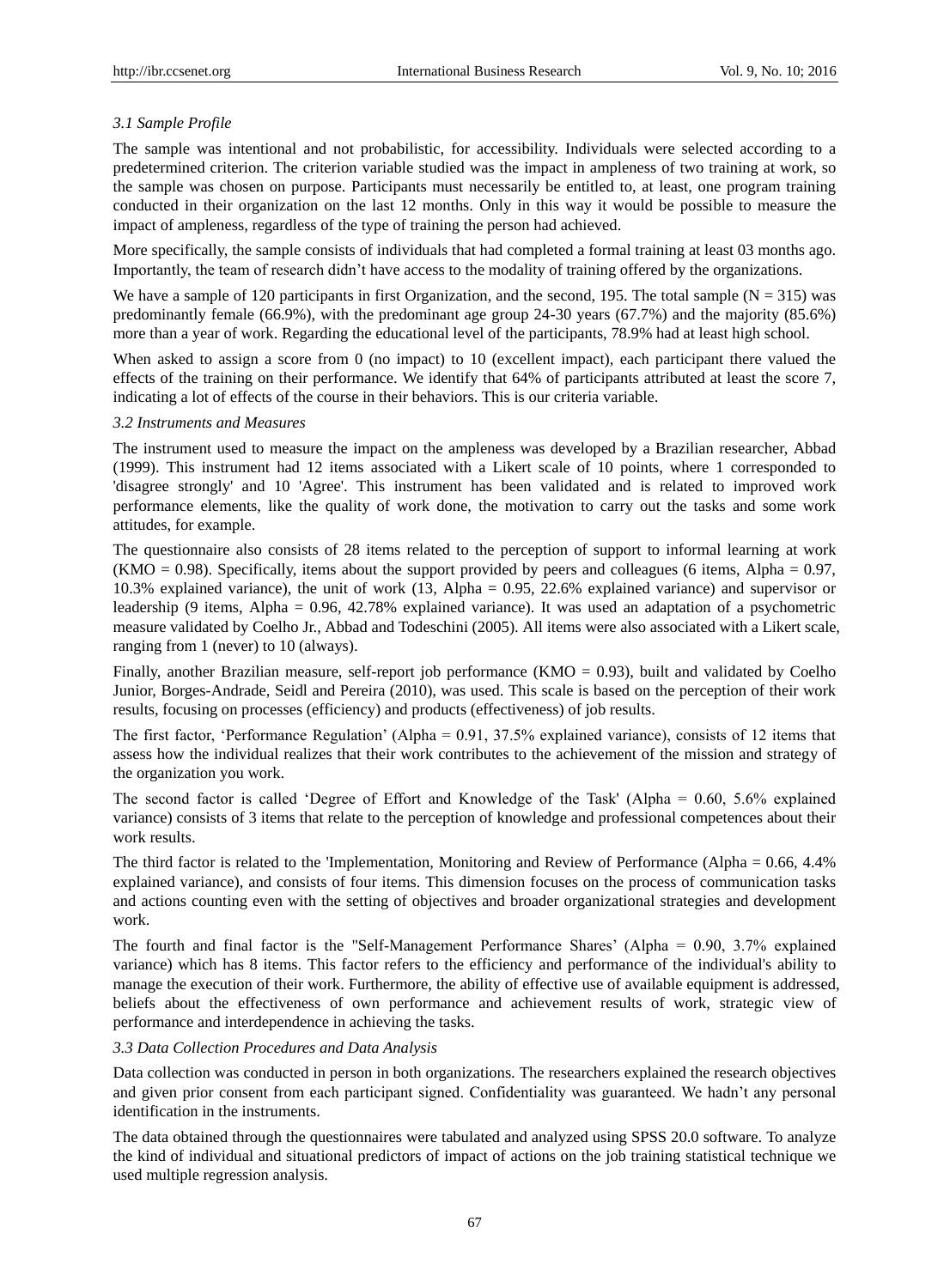The data were transformed into standardized score, allowing the test model using multiple regression technique. In the multiple regression model, the responses were analyzed by means of the following background variables: average score of learning support from peers; average score of learning support provided by unit of work; average score of learning support provided by leadership; educational level ( $0 =$  Secondary,  $1 =$  rest); sex ( $0 =$ Male,  $1 =$  Female); time of service in the organization and age.

The dependent variable of our theoretical model proposed corresponds to the average score of the answers given by the participants to the impact of training in ampleness on performance.

## **4. Results and Discussion**

To measure the impact in ampleness we used 12 items reproduced in Table 1, where the mean (M) and standard deviation (SD) too can be found.

Table 1. Means and standard deviations of items of impact of training in ampleness

| Items of impact in ampleness                                                                               |     | <b>SD</b> |
|------------------------------------------------------------------------------------------------------------|-----|-----------|
|                                                                                                            | М   |           |
| I use in my work, what was taught in training.                                                             | 8.2 | 1.8       |
| I take the opportunities I have to practice what was taught in training.                                   | 8.1 | 2         |
| The skills learned in training made me commit fewer mistakes in my work, in activities related to the      | 8.1 | 2         |
| training content.                                                                                          |     |           |
| When I apply what I learned in my training, I do my work faster.                                           | 8.1 | 1.9       |
| I remember very well the content taught in training.                                                       | 7.9 | 1.9       |
| The quality of my work has improved in activities directly related to the content of the training.         | 7.7 | 1.9       |
| My participation in this training has increased my self-confidence.                                        | 7.4 | 2.3       |
| The quality of my work has improved even in those activities that don't seem related to the content of the | 7.2 | 2         |
| training.                                                                                                  |     |           |
| My participation in training serves to increase my motivation to work.                                     | 7.2 | 2.5       |
| My colleagues learned new skills from application of content of training by myself.                        | 7.2 | 2.6       |
| This training have made me more receptive to changes at work.                                              | 6.9 | 2.5       |
| After my participation in training, I have suggested changes in work routines.                             | 6.6 | 2.6       |

Source: Survey data (2016).

In general, the mean values were high, indicating greater agreement by the sample. The training assessed seems to have impact on subsequent individual performance. The standards deviations were also high, mainly because the data were obtained in two different organizations. Items representing the highest average refer on the direct effects of the course done on personal performance. There is a uniform or common perception among respondents about the effectiveness of the course taken and leadership support.

With respect to the items related to support to informal learning provided by supervisor or leadership the responses were more heterogeneous. This signals that supervisors have different profile within the two organizations, or even within each organization indicating subculture. Table 2 summarizes the results.

Table 2. Means and standard deviations of support to informal learning provided by leaders

| Items of support to informal learning provided by supervisor/leadership                                                            | M   | DE  |
|------------------------------------------------------------------------------------------------------------------------------------|-----|-----|
| My supervisor is available to take my doubts about the use of new skills and knowledge at work.                                    | 7.6 | 2.8 |
| My supervisor encourages me to face the challenges at work.                                                                        | 6.5 | 2.9 |
| My immediate supervisor praises me when I apply new skills and knowledge.                                                          | 6.1 | 3.1 |
| My supervisor appreciates my suggestions for change.                                                                               | 5.9 |     |
| My supervisor gives me the freedom to decide on how to develop my tasks.                                                           | 5.9 | 3.1 |
| My supervisor encourages me to apply new skills and knowledge.                                                                     | 5.8 | 2.8 |
| My immediate supervisor takes risks with me to try new ways of doing work.                                                         | 5.7 | 2.9 |
| My immediate supervisor eliminates the difficulties and obstacles to the implementation of my<br>new skills and knowledge at work. | 5.7 |     |
| My immediate supervisor considers my ideas even if different from him.                                                             | 5.4 |     |

Source: Survey data (2016).

In general, the means are above the midpoint of the scale (5). However, they are associated with high standard deviations. This suggests that the leaders seem to be taking different lines in terms of providing support for informal learning at work. There appear to be subcultures between organizations evaluated with respect to the function of the leadership support (one, more supportive, others, more of lack of support). It's necessary to understand the reasons of this empirical found. Table 3 presents the perceptions of support from colleagues.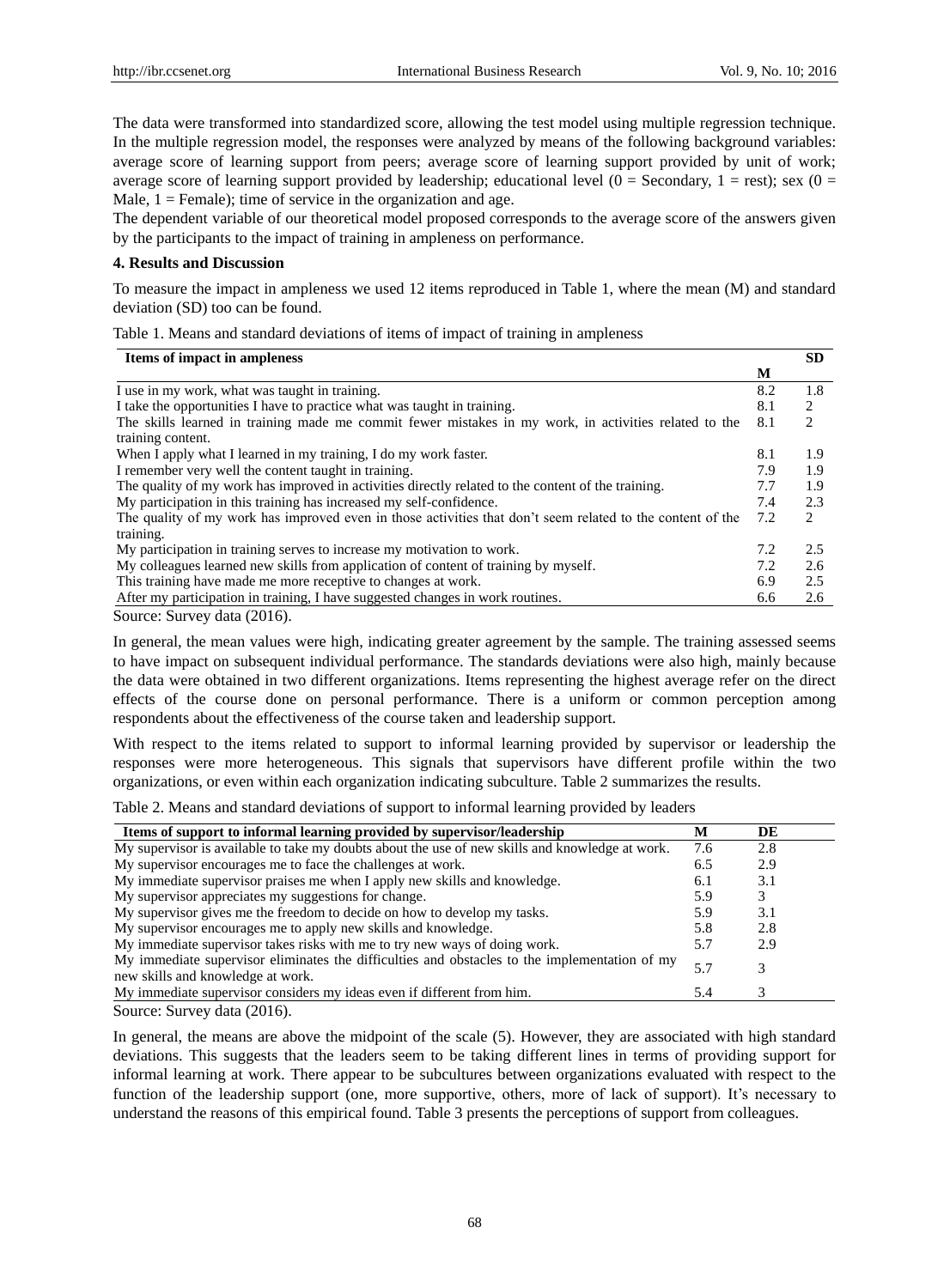Table 3. Means and standard deviations of support to informal learning provided by colleagues

| Items of support to informal learning provided by colleagues                                    | М   | DE  |
|-------------------------------------------------------------------------------------------------|-----|-----|
| My colleagues give me directions when I have difficulties in applying new skills and knowledge. | 8.3 | 1.9 |
| My colleagues support my attempts to seek new learning at work.                                 |     | 2.6 |
| My colleagues praise me when I apply my new skills and knowledge.                               | 6.6 | 2.8 |
| My colleagues feel confident when I apply new skills and knowledge at work.                     | 6.5 | 2.8 |
| My colleagues motivate me to seek new skills and knowledge related to work.                     | 6.4 | 2.9 |
| My colleagues motivate me to propose new ideas for tasks                                        | 6.4 | 2.7 |

Source: Survey data (2016).

The peer support is more evident in the surveyed sample. This may be a sign, as stated by Manuti, Pastore, Scardigno, Giancaspro and Morciano (2015), Tynjala (2013) and Blume, Ford, Baldwin and Huang (2010), that there is a strong component of assistance provided by co-workers in the experience of post learning adversities. The support provided by peers is more homogeneous than the support provided by the unit of work and leadership. Table 4 displays the descriptive results obtained from work unit.

Table 4. Means and standard deviations of support to informal learning provided by work unit

| Items of support to informal learning provided by unit of work                                     | M   | <b>SD</b> |
|----------------------------------------------------------------------------------------------------|-----|-----------|
| In my unit, there is mutual respect.                                                               | 7.9 | 2.1       |
| In my unit, there is tolerance to errors in applying new skills.                                   | 6.9 | 2.7       |
| In my unit, there is autonomy to organize work.                                                    | 6.9 | 2.7       |
| In my unit, there is exchange of information and knowledge about the application of new<br>skills. | 6.5 | 2.7       |
| In my unit, there is openness to criticism when someone applies new skills.                        | 6.4 | 2.8       |
| In my unit, new ideas are valued.                                                                  | 5.9 | 2.8       |
| In my unit, each member is motivated to expose what you think.                                     | 5.8 | 3         |
| In my unit there is incentive to seek new learning.                                                | 5.7 | 2.9       |
| In my unit tasks facilitate the application of new skills.                                         | 5.7 | 2.8       |
| In my unit, there is an acceptance of the risks associated with the application of new skills.     | 5.5 | 2.6       |
| In my unit, there is autonomy to question the orders given by the supervisor.                      | 5.2 | 2.9       |
| In my unit, there is time dedicated to finding new ways to do the job.                             | 4.6 | 2.6       |
| In my unit, there is autonomy to act without consulting the supervisor.                            | 3   | 2.5       |

The highest mean values refers to the actions of perceived support provided by unit of work in terms of acquisition of competences related to performance, as discussed by Coelho Jr. and Mourão (2011). The lower mean value refers to autonomy, a component of environment organizations, especially with regard to the rationalization of work optimization and organizational performance. The results regarding the self-report performance measure, it was found that average were also very high, with smaller standard deviations. It's noteworthy that the comparative analyses of the average between the participants of the organizations surveyed were conducted. No statistically significant differences between them were identified. Thereby, we opted for the aggregation of the data.

Table 5. Means and standard deviations of self-reference performance at work

| Item                                                                                                                    | Mean     | Standard<br>Deviation |
|-------------------------------------------------------------------------------------------------------------------------|----------|-----------------------|
| <b>General Factor 1: Implementation of Performance</b>                                                                  |          | 1.1                   |
| 1. I do my homework trying to keep the commitment to this organization.                                                 | 8.5<br>9 | 1.2                   |
| 3. I am committed to the goals and objectives set by the Organization.                                                  | 8.9      | 1.4                   |
| 5. My job is important for the performance of this Organization.                                                        | 8.9      | 1.4                   |
| 10. I know what is expected of me in terms of my performance at work.                                                   | 8.8      | 1.5                   |
| 2. I assess the performance of my work contributes directly to achieving the mission and goals<br>of this Organization. | 8.5      | 1.5                   |
| 6. I keep me updated on the technical knowledge in my area of expertise.                                                | 8.3      | 1.7                   |
| 7. I have a permanent channel of communication aiming to promote interaction with others.                               | 8.3      | 1.8                   |
| 11. I take initiative, taking advantage of the opportunities that can generate better results.                          | 8.3      | 1.7                   |
| 12 My job performance is in line with what is expected of me.                                                           | 8.3      | 1.6                   |
| 4. I redirect my actions in my work due to changes in the objectives of this Organization.                              | 8.2      | 1.7                   |
| 9. I implement most appropriate actions when detect an error in my work.                                                | 8.1      | 1.9                   |
| 8. I direct my actions to carry out my work with resource savings.                                                      | 7.9      | 2                     |
| General Factor 2: Degree of Effort and Knowledge of the Task                                                            |          | 1.5                   |
| 13. My work requires me much effort to carry them out.                                                                  | 8        | 2                     |
| 15. I direct my actions from knowledge of the structure and policies of the Company.                                    | 8        | 1.8                   |
| 14. I get appropriate guidance to perform tasks under my responsibility.                                                | 7.6      | 2.3                   |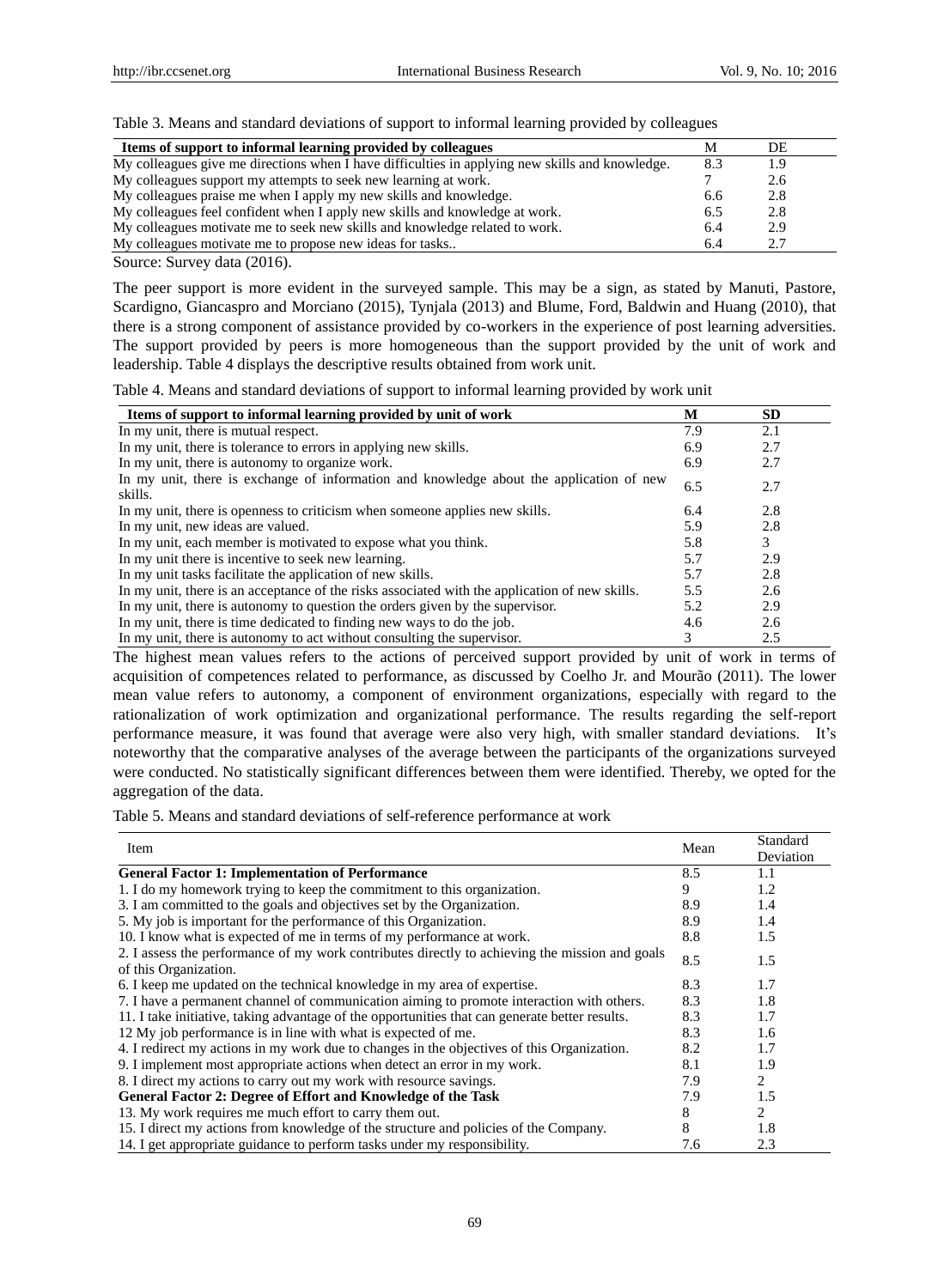Both Factors 1 e 2 show homogeneous perceptions about degree of effort in performing the tasks (except item 14). According to Sonnentag e Freese (2002), individual performance is of high relevance for organizations and individuals alike. Aguinis e Kraiger (2009) showed high performance when accomplishing tasks results in satisfaction, feelings of self-efficacy and mastery. Task performance refers to actions that are part of the technical core, and addresses the requirements as specified in job descriptions. Task performance consists of activities that transform materials into the goods and services produced by the organization or to allow for efficient functioning of the organization.

Table 6. Means and standard deviations of the items of self-reference performance

| <b>General Factor 3: Execution, Monitoring and Evaluation</b>                                                                           |     | 1.9 |
|-----------------------------------------------------------------------------------------------------------------------------------------|-----|-----|
| 16. I contribute with alternatives solutions to solving problem in this Organization.                                                   | 7.6 | 2.1 |
| 19. My actions impact on the outcome of other areas of the Organizations.                                                               | 7.3 | 2.6 |
| 17. I stable exchanges with other teams or units where necessary to ensure the achievement of<br>organizational objectives.             | 6.6 | 3   |
| 18. There are group meetings between me, my colleagues and leaders for discussion and<br>evaluation of the actions and tasks performed. | 6.3 |     |
| <b>General Factor 4: Self-Management Strategies Performance</b>                                                                         | 8.4 | 1.3 |
| 21. I develop my work in accordance with the established rules and standards.                                                           | 8.9 | 1.5 |
| 24. I adapt to change in my work routines.                                                                                              | 8.6 | 1.7 |
| 27. Improving my performance motivates me to do a better job.                                                                           | 8.6 | 1.7 |
| 20. I evaluate successfully my performance in achieving tasks and routines related to my work.                                          | 8.3 | 1.5 |
| 22. I use tools and materials available for improving the results of my work.                                                           | 8.3 |     |
| 23. I plan my routines in accordance with my organizational responsibilities.                                                           | 8.1 |     |
| 25. I establishes priorities in my work, defining actions, deadlines and resources.                                                     | 8.1 |     |
| 26. I establish the relationship between the source and the purpose of my work.                                                         | 8   |     |

The data show that the participants demonstrate an adaptive performance (Sonnentag & Freese, 2002). They seem to develop strategies aimed at continuous improvement of its performance, impacting thus the contextual performance. The results of the statistical regression model can be observed in Table 6.

Table 7. Empirical research model

| The predictors variables*                                                | Beta    |         |
|--------------------------------------------------------------------------|---------|---------|
| The average of support to informal learning provided by unit of work     | 0.38    | 2.79    |
| The average of support to informal learning provided by supervisor       | $-0.29$ | $-2.20$ |
| The average of General Factor 4 (Self-Management Strategies Performance) | 0.42    | 3.14    |
| $R^2$ adjusted = 0,495 (49,5%)                                           |         |         |
| $N = 315$                                                                |         |         |

#### $*$ p  $< 0.005$

This finding indicates that a context organizational can explain impact of training on performance. The work context appears to be positive in providing learning support.

The three predictive variables explained, in the aggregate, approximately 49.5% of the variance of the criterion variable investigated (score from 0 to 10 assigned to the impact of training on performance). The support provided by the work unit  $(B = 0.38)$  and leaderships  $(B = -0, 29)$ , and strategies using auto performance tuning (B)  $= 0.42$ ) explained the dependent variable in the analysis. The hypothesis 1 (Participants who apply the training in the workplace have better performance than those applied less contents learned) is confirmed. The hypothesis 2 (The support from managers and colleagues will be related to the impact of training in ampleness and these will predict job performance) was partially confirmed. Only the support provided by unit of work and supervisor contributed to explain performance.

As our theoretical model hypothesized the homogeneous perceptions of the participant considers the course added to its performance. The average scores of the support provided by the unit of work and leadership, and the average score of colleagues explain the impact range of courses already made by the participants in the two organizations investigated. These three variables together explained about 49.5% of the variance criterion variable investigated.

These results are in line with pointing Manuti, Pastore, Scardigno, Giancaspro and Morciano (2015), Wahab Saad and Selamat (2014), Abbad, Freitas and Pilati (2006) and Tharenou, Saks and Moore (2007), highlighted the essential role of context in determining the application of learned content after training events. The role of leadership, as reported here, was also found by Cseh, Davis and Khilji (2013), Lancaster, Milia and Cameron (2013), Van den Bossche, Segers and Jansen (2010), Coelho Jr., Abbad and Vasconcelos (2008), Burke and Saks (2009) and Grossman and Salas (2011) as an important predictor of impact of training in ampleness.

The results indicate that the transfer of learning is directly associated with the presence of psychosocial support environment (Bjork, Toien & Sorense, 2013; Hampson & Cheng, 2008; Tynjala, 2013). Support provided by social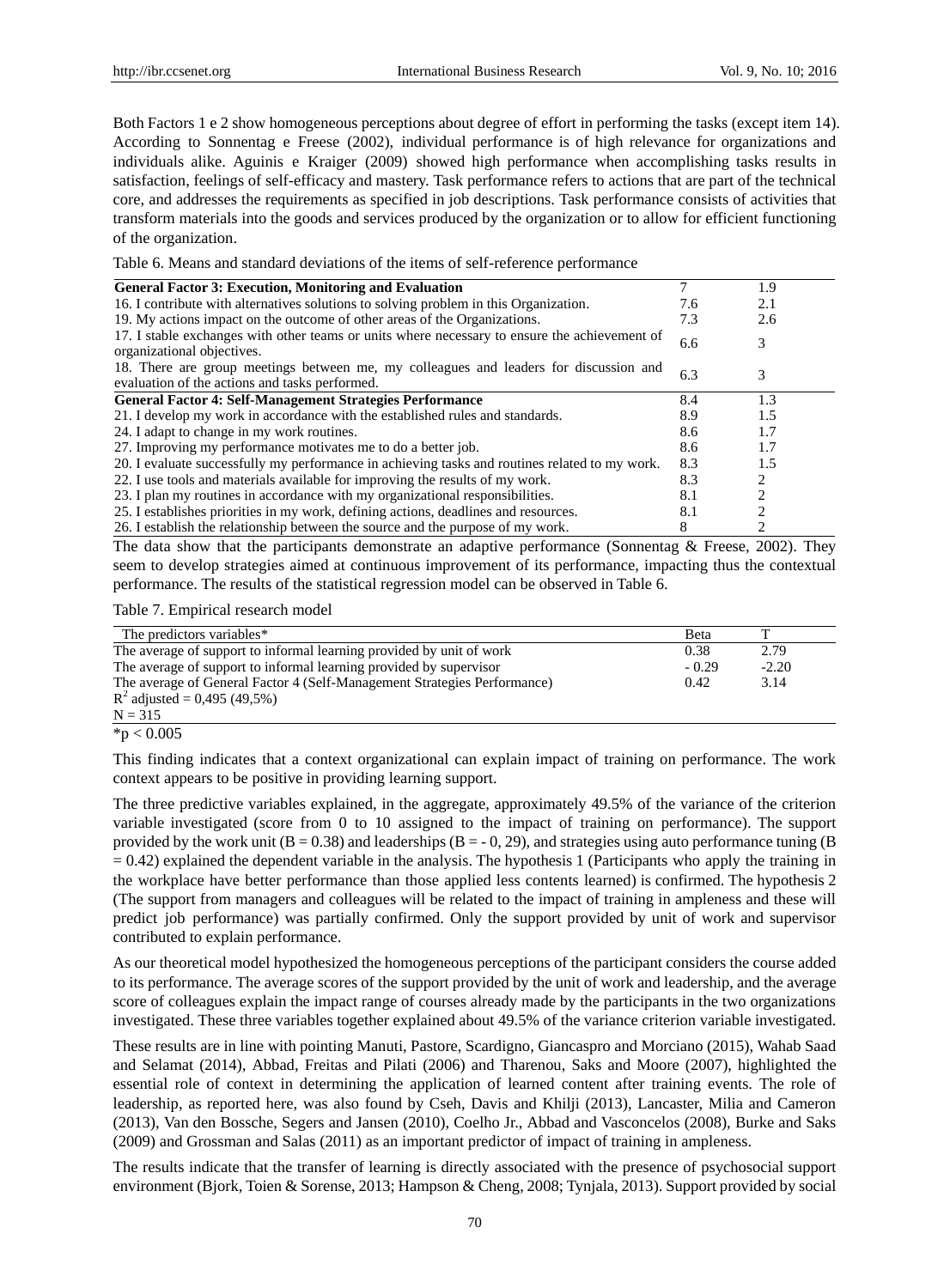actors who have more control over content, and is of utmost importance for the application of knowledge in the workplace (Coelho Jr. & Mour ão, 2011). Thus, context exerts a decisive role in the application of learning and the leadership style is essential (Cseh, Davis & Khilji, 2013; Pantouvakis & Bouranta, 2013; Sibarani, Tjakraatmadja, Putro & Munir, 2015).

The context of the implementation of self-regulatory performance actions also explained the impact. This means that more individuals are dedicated to acting their best performance, making efforts; also they tend to apply more training content. According to Kyndt, Govaerts, Dochy and Baert (2011), Green and McGill (2011) and Salas and Cannon-Bowers (2001), when the content of the actions of instruction focuses on a preliminary needs assessment, it has the ability to generate impact. Training needs analysis identifies training needs at employee, departmental or organizational level in order to help the organization to perform effectively. The aim of training needs analysis is to ensure that training addresses existing problems, is tailored to organizational objectives, and is delivered in an effective and cost-efficient manner

Finally, psychological support of social actors is very important to the application of new skills and competences on the job. The use of performance self-regulation strategies should also be encouraged by the directors of the organization. The role of the supervisor is fundamental. The context promotes strong effects on learning and human performance in the workplace (Kirwan & Birchall, 2006; Yanchar & Hamkley, 2015).

#### **5. Conclusions and Recommendations**

This study aimed to empirically verify the influence of individual and situational predictors of training in ampleness in individual performance in two organizations located in Brasilia, Brazil. The results showed that psychosocial learning support provided by colleagues, leadership/supervisor and work unit and strategies of self-regulation of performance generate effect on post-training contextual performance. The general objective was achieved in full, since the variable criteria of empirical research was determined. Therefore, the questions were answered and the established hypothesis supported. Just hypothesis 2 was partially confirmed.

It was found that the context variables predict impact of training on the job. The results suggest that support for learning by work units and managers also played an important role in the application of the knowledge acquired during the formal training events.

An important limitation of this study relates to the failure to identify participants for each specific organization. Due to the agreed total confidentiality of information, questionnaires were not different between the organizations, which made it impossible to carry out tests comparing the average and variance between them. Perhaps the results by the organization were different, although the results demonstrate homogeneity in the perception of the participants.

For future studies, considering the pursuit of external validity or generality of the findings reported, it's recommended that participants from other organizations, whose training policy is also strongly consolidated, are also evaluated. It's recommended to compare the impact results of former students from different institutions with the aim of compare the effects of its application on performance.

Another important limitation of this study refers to the lack of validity of the parameters or characteristics of the training offered by the two institutions. The team of research did not have access to educational content, which hindered, for example, the construction of measures applied to the specific reality of each training (in depth) that could have added much to this work. It's recommended for future studies that incorporate new scales of in depth impact, comparing them with the impact in ampleness, ensuring the accuracy and reliability of the effectiveness of instructional actions.

It's expected that the results of this research can provide inputs for future management actions within the organizations surveyed. Organizational policies and human resource practices can be redesigned or designed according to the current results. The psychosocial support should be stimulated promoting informal learning between individuals and workgroups. Management development programs oriented to leaders should promote actions of informal learning.

In the context of the two organizations, support for informal learning has substantially contributed to the acquisition and expression of skills at work. These professional competences, in turn, exert influences on individual performance. We tested here, empirically, that there are relationships between informal learning gains, professional competences acquired by training programs and their effect on improved performance.

Furthermore, this study presents two major contributions, the first, academic, by means of a rereading of the main concepts related to support to informal learning at work, acquisition and expression of competences, training activities and their effects on performance; the second, managerial, as this research can contribute to the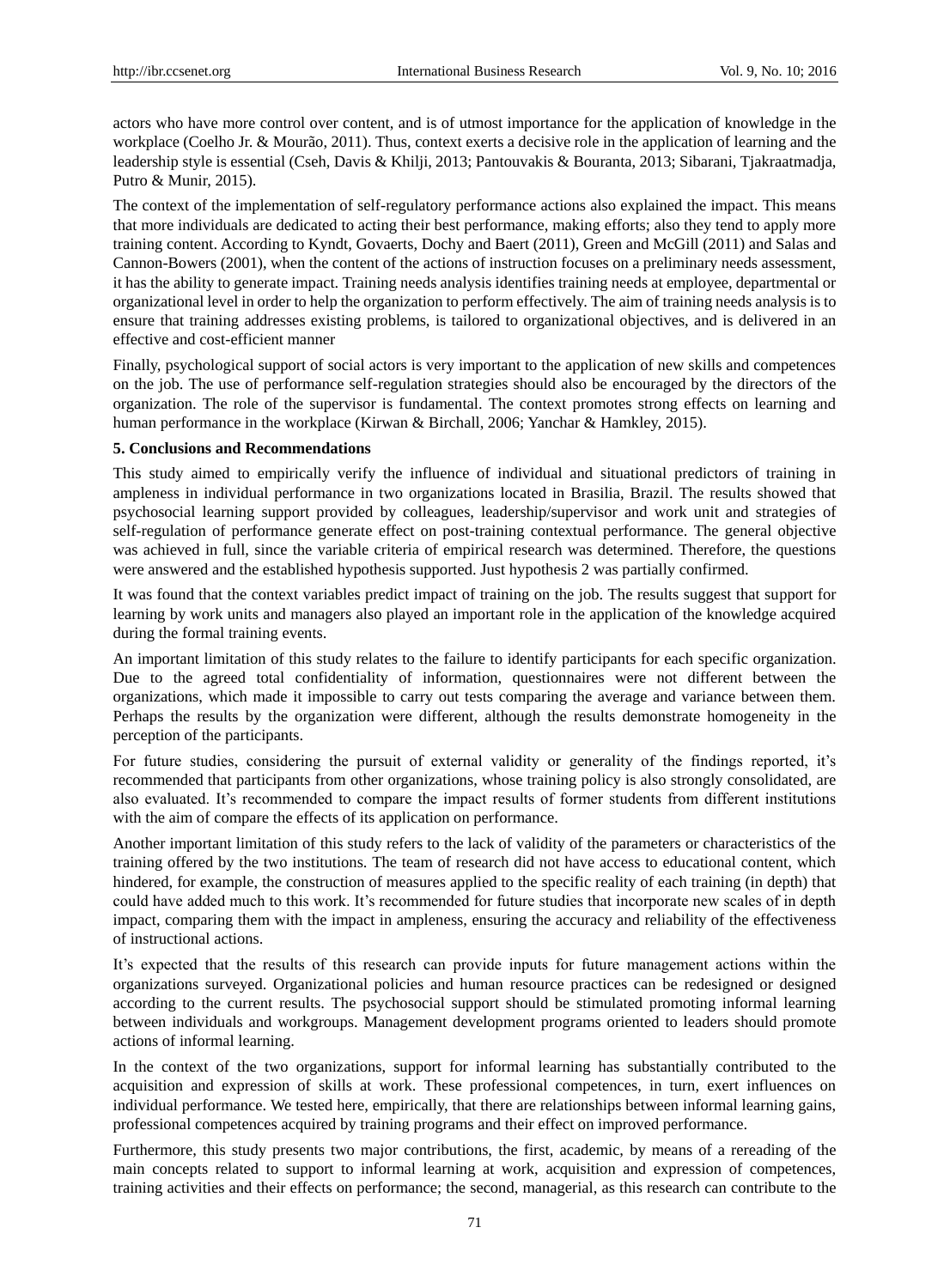improvement and implementation of the people management in two existing Brazilian organizations and also contribute to the improvement of the formal organizational practices and routines.

It's recommended for future studies researchers to seek and apply validated diagnostic tools to measure other contextual variables such as the organizational structure and the existing organizational culture. Still, we recommend the empirical study of other organizations from other sectors about the impact of training programs and the development of managerial skills on the individual and team performance.

# **Acknowledgements**

The authors gratefully acknowledge the financial support provided by the Brazilian National Council for Scientific and Technological Development (CNPq/Brazil).

#### **References**

- Abbad, G. S. (1999). *Um Modelo Integrado de Avaliação do Impacto do Treinamento no Trabalho – IMPACT* (Unpublished doctoral dissertation). University of Brasilia, Brasília, Brasil.
- Abbad, G. S., & Borges, A. J. E. (2004). Aprendizagem humana em organizações de trabalho. In: J. C. Zanelli, J. E. Borges-Andrade, & A. V. B. Bastos (Eds.), *Psicologia, organizações e trabalho no Brasi,* 237-275. Porto Alegre, RS: Artmed Editora.
- Abbad, G. S., Coelho, J. F. A., Freitas, I. A., & Pilati, R. (2006). Medidas de suporte em avaliação de TD & E. In: J. E. Borges-Andrade, G. S. Abbad, L. Mourão, & Colaboradores (Eds.), *Treinamento, Desenvolvimento e Educação em Organizações e Trabalho: fundamentos para a gestão de pessoas,* 395-421. Porto Alegre, RS: Artmed Editora.
- Abbad, G. S., Freitas, I. A., & Pilati, R. (2006). Contexto de trabalho, desempenho competente e necessidade em TD & E. In: J. E. Borges-Andrade, G. S. Abbad, L. Mourão, & Colaboradores (Eds.), *Treinamento, Desenvolvimento e Educação em Organizações e Trabalho: fundamentos para a gestão de pessoas,* 231-254. Porto Alegre, RS: Artmed Editora.
- Abbad, G. S., Pilati, R., Borges, A. J. E., & Sallorenzo, L. (2012). Impacto do treinamento no trabalho medida em amplitude. In: G. S. Abbad, L. Mourão, P. P. M. Meneses, T. Zerbini, J. E. Borges-Andrade & R. Vilas Boas (Eds.), *Medidas de Avaliação em Treinamento, Desenvolvimento e Educação*, 145-162. Porto Alegre, RS: Artmed Editora.
- Aguinis, H., & Kraiger, K. (2009). Benefits of training and development for individuals and teams, organizations and society. *Annual Review of Psychology, 60,* 451-474. <http://dx.doi.org/10.1146/annurev.psych.60.110707.163505>
- Bjork, I. T., Toien, M., & Sorense, A. L. (2013). Exploring informal learning among hospital nurses. *Journal of Workplace Learning, 25*(7), 426-440. <http://dx.doi.org/10.1108/JWL-01-2013-0003>
- Blume, B. D., Ford, J. K., Baldwin, T. T., & Huang, J. L. (2010). Transfer of training: a metaanalytic review. *Journal of Management, 36*(4), 1065-1105. <http://dx.doi.org/10.1177/0149206309352880>
- Borges-Andrade, J. E. (2006). Avaliação integrada e somativa em TD&E. In: J. E. Borges-Andrade, G. S. Abbad, L. Mourão, & Colaboradores (Eds.), *Treinamento, Desenvolvimento e Educação em Organizações e Trabalho: fundamentos para a gestão de pessoas,* 343-358. Porto Alegre, RS: Artmed Editora.
- Borges, A. J. E., & Abbad, G. (1996). Treinamento no Brasil: reflexões sobre suas pesquisas. *Revista de Administração, 31*(2), 112-125.
- Brandão, H. P., & Guimarães, T. A. (2011). Gestão de competências e gestão de desempenho: tecnologias distintas ou instrumentos de um mesmo construto? *Revista Administração de Empresas, 41*(1), 8-15. <http://dx.doi.org/10.1590/S0034-75902001000100002>
- Brandão, H. P., Bahry, C. P., & Freitas, I. A. (2008). Os impactos do suporte à transferência sobre a aplicação de competências no trabalho: a percepção dos mestres e doutores do Banco do Brasil. *Revista de Administração da Universidade de São Paulo, 43*(3), 224-237.
- Burke, L. A., & Saks, A. M. (2009). Accountability in training transfer: Applying Schlenker's model of responsibility to a persistent but solvable problem. *Human Resource Development Review, 8*(3), 382-402. <http://dx.doi.org/10.1177/1534484309336732>
- Cheng, E. W. L., & Hampson, L. (2008). Transfer of training: A review and new insights. *International Journal of Management Review, 10*(4), 327-341.<http://dx.doi.org/10.1111/j.1468-2370.2007.00230.x>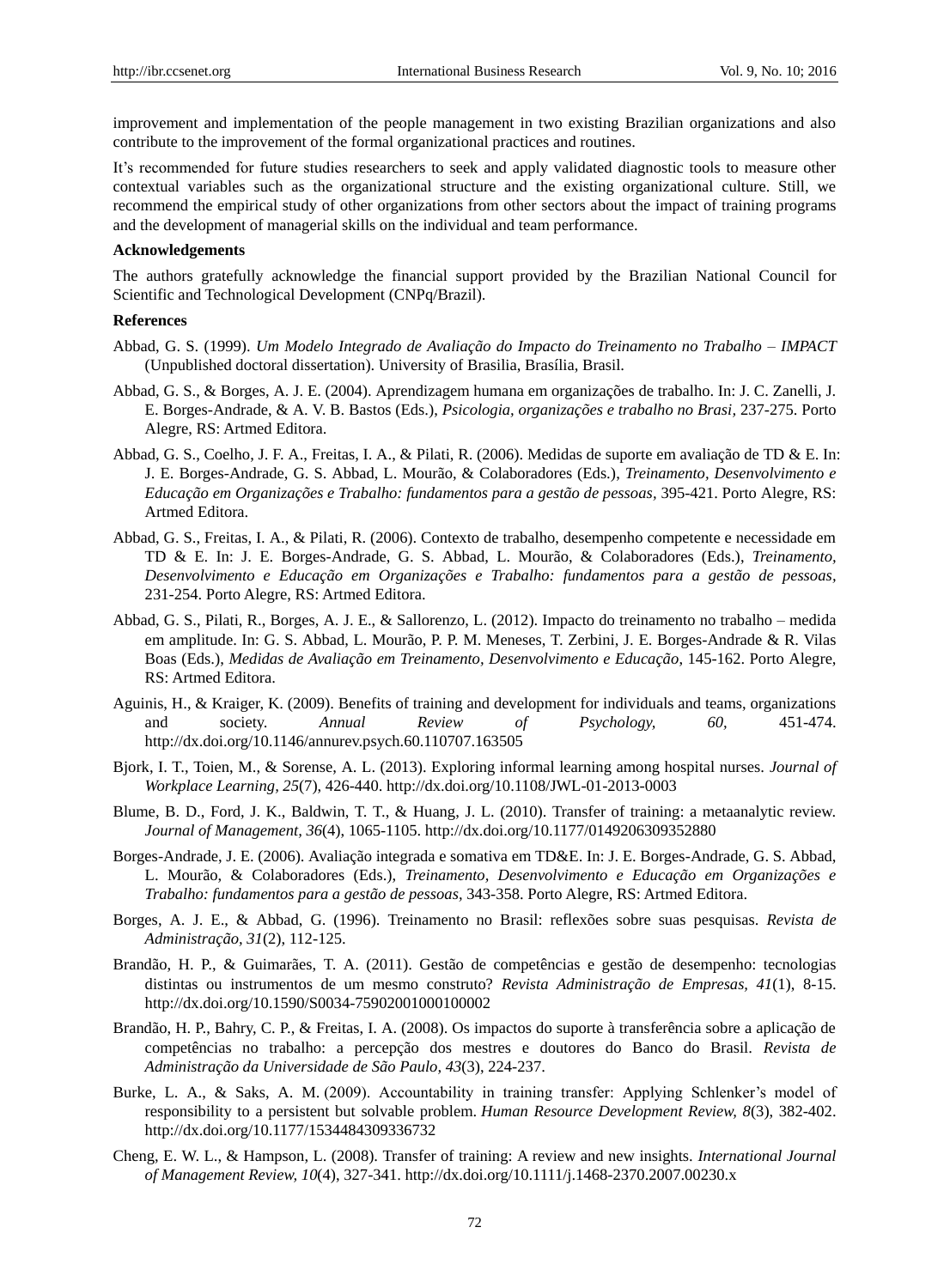- Coelho, J. F. A. (2004). *Avaliação de treinamento a distância: Suporte à aprendizagem e impacto do treinamento no trabalho* (Unpublished master's thesis). University of Brasília, Brasília, Brasil.
- Coelho, J. F. A. (2009). *Suporte à aprendizagem, satisfação no trabalho e desempenho: um estudo multinível* (Unpublished doctoral dissertation). University of Brasilia, Brasília, Brasil.
- Coelho, J. F. A., & Abbad, G. S. (2010). Construção e validação de uma escala de avaliação de impacto em profundidade de um treinamento a distância em uma organização do setor bancário brasileiro. *Revista Eletrônica de Administração, 16*(1), 91-119.
- Coelho, J. F. A., & Borges, A. J. E. (2008). Uso do conceito de aprendizagem em estudos organizacionais. *Paidéia, 40*(18), 221-234. <http://dx.doi.org/10.1590/S0103-863X2008000200002>
- Coelho, J. F. A., & Mourão, L. (2011). Suporte à Aprendizagem Informal no Trabalho: Uma Proposta de Articulação Conceitual. *Revista de Administração Mackenzie, 12*(6), 224-253. <http://dx.doi.org/10.1590/S1678-69712011000600010>
- Coelho, J. F. A., Abbad, G. S., & Todeschini, K. C. L. (2005). Construção e validação de uma escala de suporte à aprendizagem no trabalho em uma instituição bancária brasileira. *Psicologia: Organizações e Trabalho, 5*(2), 167-195.
- Coelho, J. F. A., Abbad, G. S., & Vasconcelos, L. C. (2008). Análise da relação de clientela, suporte à aprendizagem e impacto de treinamento a distância. *Revista de Administração Contemporânea, 22*(1), 88-104.
- Coelho, J. F. A., Borges, A. J. E., Seidl, J., & Pereira, A. C. (2010). Validação psicométrica de medida de auto-avaliação de desempenho no trabalho. *Anais do XXXIV Encontro Nacional da Associação Nacional de Pós-Graduação e Pesquisa em Administração*. Rio de Janeiro: Brasil.
- Cseh, M., Davis, E., & Khilji, S. E. (2013). Developing a global mindset: Learning of global leaders. *European Journal of Training and Development, 37*(5), 489-499. <http://dx.doi.org/10.1108/03090591311327303>
- Freitas, I. A., Borges, A. J. E., Abbad, G. S., & Pilati, R. (2006). Medidas de impacto de TD&E no trabalho e nas organizações. In: J. E. Borges-Andrade, G. S. Abbad, L. Mourão, & Colaboradores (Eds.), *Treinamento, Desenvolvimento e Educação em Organizações e Trabalho: fundamentos para a gestão de pessoas*, 489-504. Porto Alegre, RS: Artmed Editora.
- Green, M., & Mcgill, E. (2011). *State of the Industry 2011: ASTD's Annual Review of Workplace Learning and Development Data*. American Society of Training & Development.
- Grossman, R., & Salas, E. (2011). The transfer of training: what really matters. *International Journal of Training and Development, 15*(2), 103-120. <http://dx.doi.org/10.1111/j.1468-2419.2011.00373.x>
- Hutchins, H., Burke, L. A., & Berthelsen, A. M. (2010). A missing link in the transfer problem? Understanding how trainers learn about training transfer. *Human Resource Management, 49*(4), 599-618. <http://dx.doi.org/10.1002/hrm.20371>
- Kirwan, C., & Birchall, D. (2006). Transfer of learning from management development programmes: testing the holton model. *International Journal of Training and Development, 10*(4), 252-268. <http://dx.doi.org/10.1111/j.1468-2419.2006.00259.x>
- Kyndt, E., Govaerts, N., Dochy, F., & Baert, H. (2011). The learning intention of low-qualified employees: a key for participation in lifelong learning and continuous training. *Vocations and Learning, 4*(3), 211-229. <http://dx.doi.org/10.1007/s12186-011-9058-5>
- Lancaster, S., Milia L. D., & Cameron. R. (2013). Supervisor behaviours that facilitate training transfer. *Journal of Workplace Learning, 25*(1), 6-22. <http://dx.doi.org/10.1108/13665621311288458>
- Loiola, E., Néris, J. S., & Bastos, A. V. B. (2006). Aprendizagem em organizações: mecanismos que articulam processos individuais e coletivos. In: J. E. Borges-Andrade, G. S. Abbad, L. Mourão, & Colaboradores (Eds.), *Treinamento, Desenvolvimento e Educação em Organizações e Trabalho: fundamentos para a gestão de pessoas,* 114-136. Porto Alegre, RS: Artmed Editora.
- Manuti, A., Pastore, S., Scardigno, A. F., Giancaspro, M. L., & Morciano, D. (2015). Formal and informal learning in the workplace: a research review. *International Journal of Training and Development, 19*(1), 1-17.<http://dx.doi.org/10.1111/ijtd.12044>
- Meneses, P. P. M., & Abbad, G. S. (2009). Proposta para desenvolvimento de modelos de avaliação da